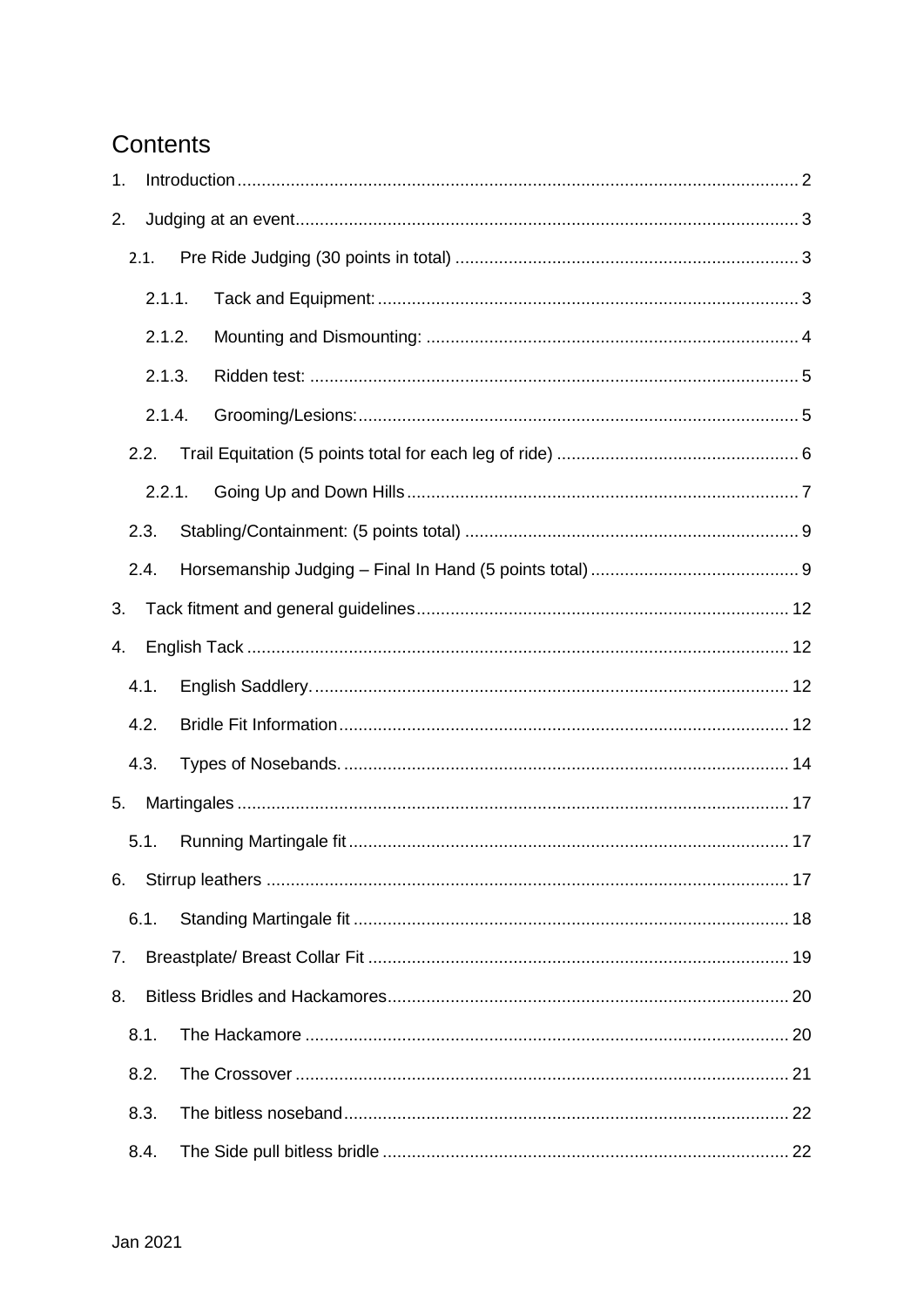# **Horsemanship Judging**

#### **Training document for Horsemanship Judges.**

**It is imperative that all judges approach all judging objectively and without prejudice.**

#### <span id="page-1-0"></span>**1. Introduction**

This judging is **NOT** based on high level Dressage or Equitation Judging, but is purely to score the rider and horse with the aim of improving: horse manners, handling, grooming, training and riding. The main focus is the safe and comfortable completion of the distance – with the welfare of the horse being the most important aspect. The emphasis is on marking down the score when issues are encountered but explaining in a friendly & helpful way why marks are being deducted. The Horsemanship Judge must therefore be adept at identifying issues and correcting them (adjusting tack etc.) in such a way that the rider does not take offence. The role of the Horsemanship judge can therefore be summarized as assisting the horse and rider combo in such a manner that the outcome benefits both parties of the team.

Comments on the card regarding why the score was judged as such must be brief but explanatory for riders to fully understand what they need to work on. This is also necessary for judges to discuss with riders if query the scores.

Cards are held by Ride management for 6 months and riders may take photos of their cards before leaving the event for their interest and enlightenment

Ridden tests and obstacles must be discussed with Ride Management and approved for any safety concerns as well as discussed with Riders at the Ride briefing. The Horsemanship judge must brief riders on the process of judging – pre ride, on course and final judging with the time frames in order to make sure Riders understand the flow and what they need to do and when. Obstacles can be the same for each leg or may be different (then 2 judges will need to be on course). If an obstacle is only judged once for each rider for some reason then the Horsemanship score for that ride /division must be adjusted. For example: All riders only do the obstacle on leg 1 of each division due to weather or time constraints etc – the trail judge score is then out of a total of 5 , not 10 and the total Horsemanship scoring is out of 45 not 50.It is preferable that all riders get scored on obstacles for each leg.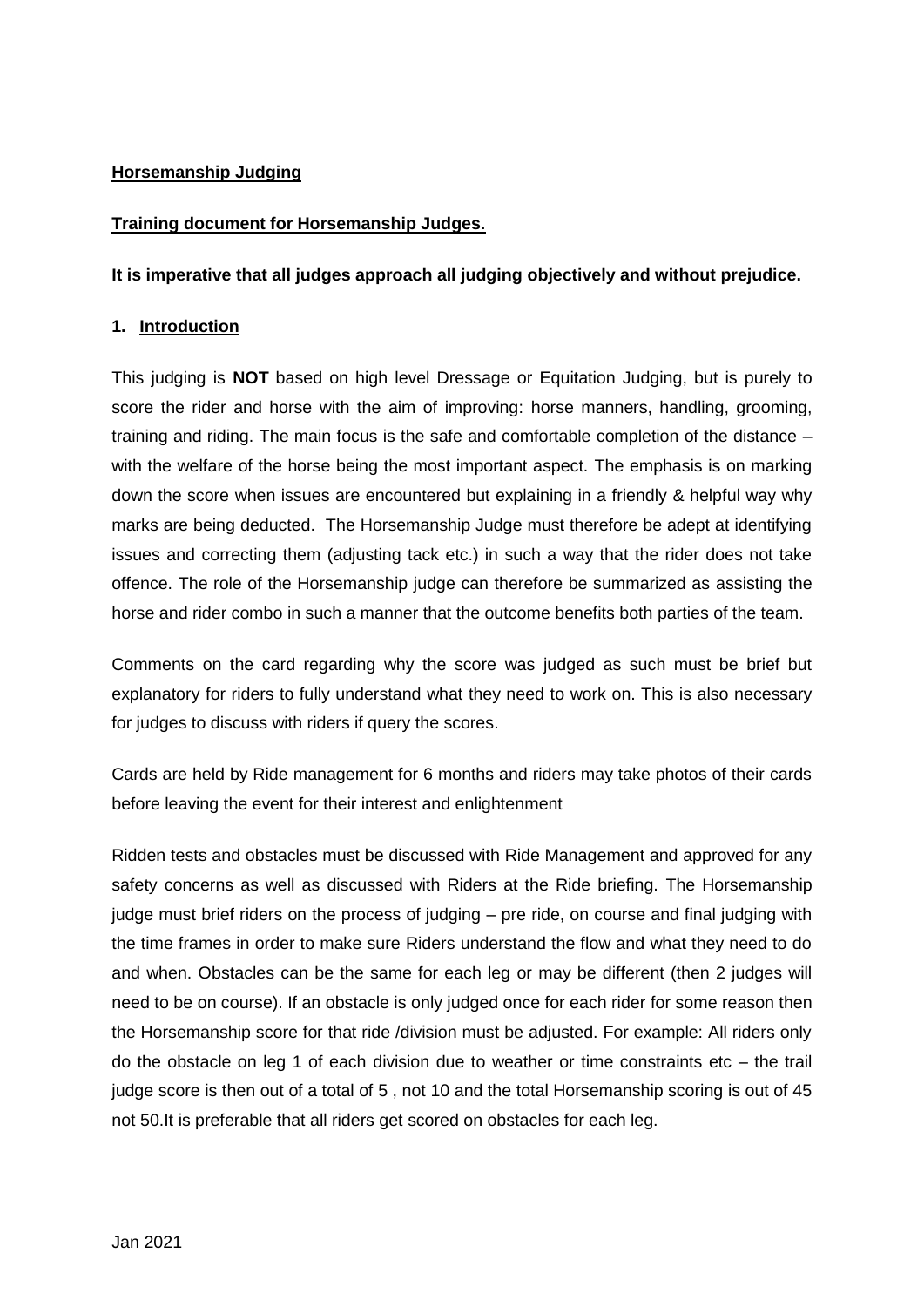All Riders MUST do all horsemanship tests- Pre ride, Obstacle, containment and post ride. Not doing the test at all will be considered a disqualification

Post ride Horsemanship judging is compulsory within an hour of finishing the ride on the last leg.

All horsemanship cards once completed must be handed to timekeeper to be captured for scoring.

Please remember for any observations on trail that may be rule infractions or safety issues , the formal complaint system should be used in order to have a full investigation by the Ride Committee.

# <span id="page-2-0"></span>**2. Judging at an event**

# <span id="page-2-1"></span>**2.1.Pre Ride Judging (30 points in total)**

The rider must present the horse and themselves to you in full tack and dress as if they are leaving on the ride shortly afterwards

- Rider Wear: Either wearing shoes with a heel or if in takkies etc. they must have safety stirrups/caged stirrups fitted.
- An approved riding helmet
- Rider bib with number/ Shirt with visible number.
- <span id="page-2-2"></span>**2.1.1. Tack and Equipment:**

The rules state that a saddle must be used and the horse must be under control. This gives the riders a lot of latitude and a variety of gear, with mixtures of Western, English and Endurance tack will be used. However proper fit and adjustment of tack, particularly of the saddle is very important to not cause galls and soreness through pressure and abrasion. Girth galls can easily be caused by a girth done up too tightly or too far forward. A Breast collar should be well adjusted and can interfere with breathing and drinking if too tight.

- Saddle must be clean and appropriate (must fit with a good clean girth and stirrups and leathers) Check that the numnah is not badly fitted and girth is appropriately done up
- Bridle is to be correctly fitted (check adjustments with nothing that can hurt or rub the horse). Not too large or too tight/small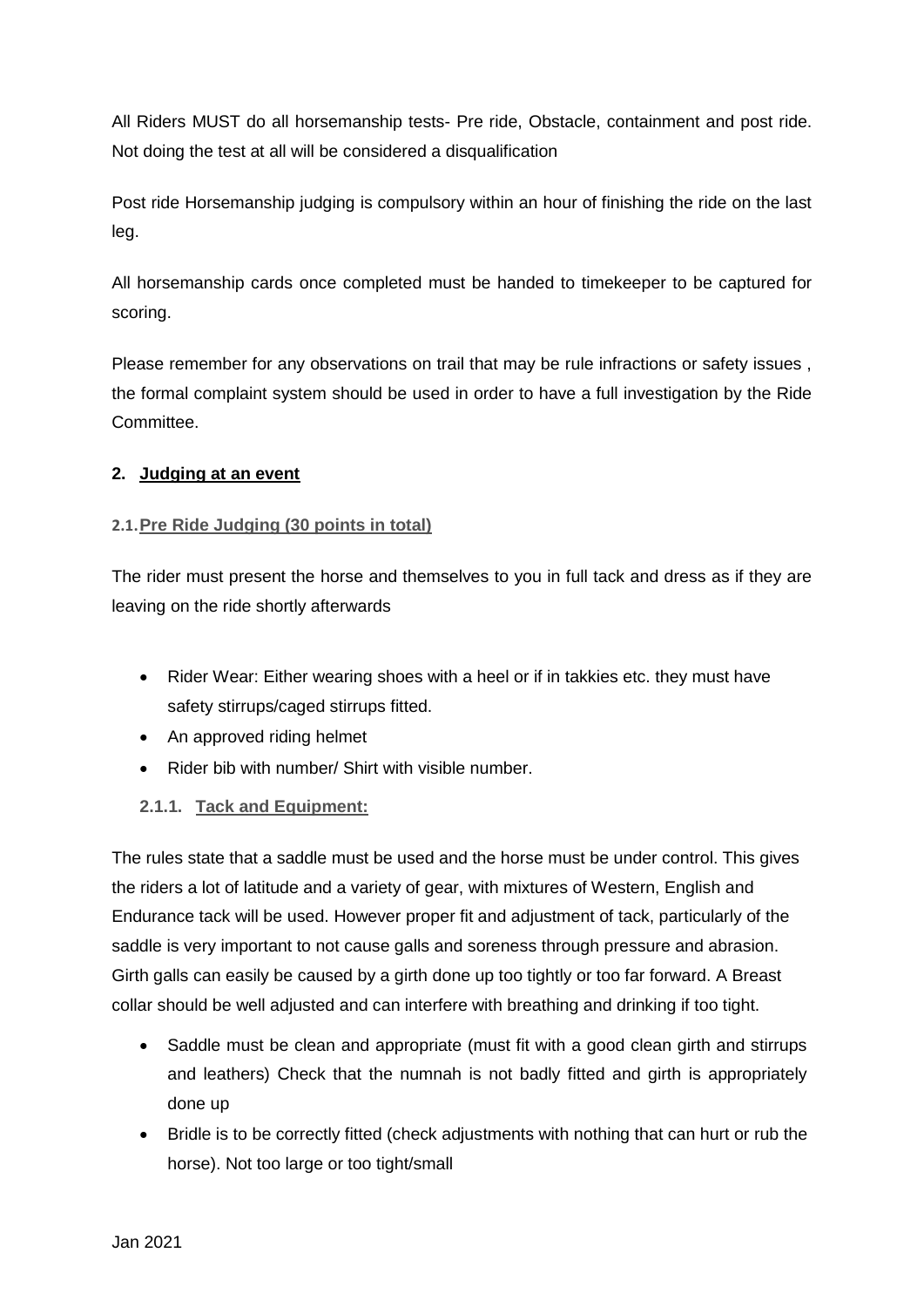- Bit must be correctly fitted and no rubs etc. Check if bit guards fitted, chains, nose bands etc. are correct tightness and fit (2 finger tests)
- Martingales and breastplates must be correctly adjusted and not too tight or too loose. Check that horse can get head down when wearing breastplate and martingale does not get in way of legs etc.
- A rider may rider bride-less at the discretion of the horsemanship judges and the ride manager with the following provisos: the Rider demonstrates excellent control of the horse in the pre ride judging and the horse if fitted with some form of restraint out on the Trail (neck strap and/or halter) for dismounted control.
- Score is out of 10 for both rider and horse tack.
- 10 is excellent, 9 is good and all faults minus 1 point
- List of approved Horsemanship tests :

1. Figure of 8 at walk and then trot to a halt in front of judge, 6 second immobility before dismount. Tests riders knowledge of correct diagonals and changes thereof and obedience of horse, correct bend and softness- all important skills to be used in long distance riding.

2. Trot in straight line over trotting poles set up in middle of arena. This tests the skill and seat of rider and balance of horse – proprioception.

3. Rope gate. Open and close. Tests problem solving and seat and aids of rider and obedience of horse including balance and ability to back up and move slowly (small movements, lateral movements and one step at a time)

4. In/Out – ride into a narrow box out of cones/poles, then back out. Tests obedience, balance, skill of rider, ability to problem solve and to get out of difficult situations on the trail.

#### <span id="page-3-0"></span>**2.1.2. Mounting and Dismounting:**

 **Mount:** The rider is to present the horse to mount. It is encouraged that a mounting block be used: a sand heap, log etc. or a portable mounting block at base. Check the horse stands appropriately still for mounting and if not how the rider handles this: empathy and calmness and if necessary a helper can be used. Score taken off for horse moving off, swinging hindquarters or throwing head. More score deducted for rider shouting, getting angry, hitting horse or handler holding horse too tightly etc. No abuse of the horse will be tolerated and a rider or handler will be marked with zero if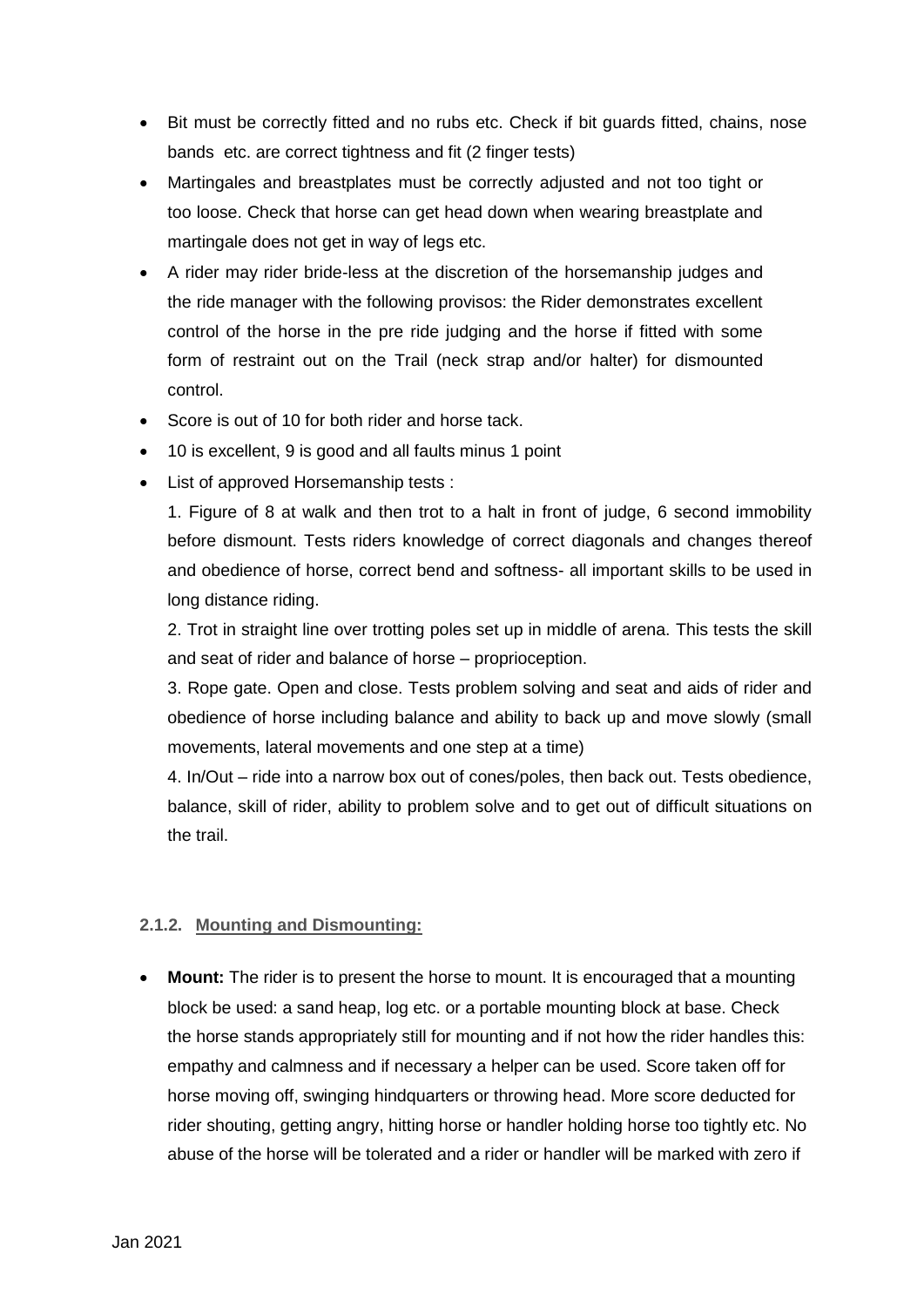this occurs. Rider to land lightly in saddle and wait to queue horse to move off in controlled manner.

- **Dismount:** Rider to dismount neatly and quietly and run up stirrups (if possible), loosen girth and lead horse off when asked to do so.
- Score out of 5 4 is good, 5 is excellent, minus 1 if horse moves or groom assistance
- For a walking horse being lead in hand (Koppie & Foothill Division): Horse in hand must stand quietly and must move back and sideways when asked obediently.
- 4 is good, 5 is excellent, minus 1 if horse does move or resists cues

# <span id="page-4-0"></span>**2.1.3.** Ridden test**:**

# Example**:**

- Ask the rider to walk off in a circle around you. Aids must be light and horse must respond obediently. No pulling in mouth to turn or halt and no rough continued kicking
- After a few walk steps ask rider to trot the horse to ride a figure 8. Check aids once again, posting correctly and knowledge of diagonals. Score out of 10.
- 9 is good, 10 is excellent (balanced and obedient horse, correct diagonal) and minus 1 for each fault
- For horse being lead by walker: Walker and horse must walk off in circle and complete figure of 8. Check correct position of horse and walker, change of directions and also quality and obedience of halt.
- 9 is good, 10 is excellent (balanced and obedient horse, horse keeps position at walker shoulder) and minus 1 for each fault
- For Horse being lead by mounted rider: Both horses must walk off in circle obediently. Correct position and aids must be given to horse being lead. Complete the figure 8 with the horse following in correct position and diagonal.
- 9 is good, 10 is excellent (balanced and obedient horse, horse keeps position at mounted horse shoulder, correct cues, both horses follow cues and in control).Minus 1 for each fault

# <span id="page-4-1"></span>**2.1.4. Grooming/Lesions:**

• Note existing lesions in comments, Grooming: horse is clean and has no ticks/bot eggs etc. Feet are well trimmed and clean if barefoot and boots are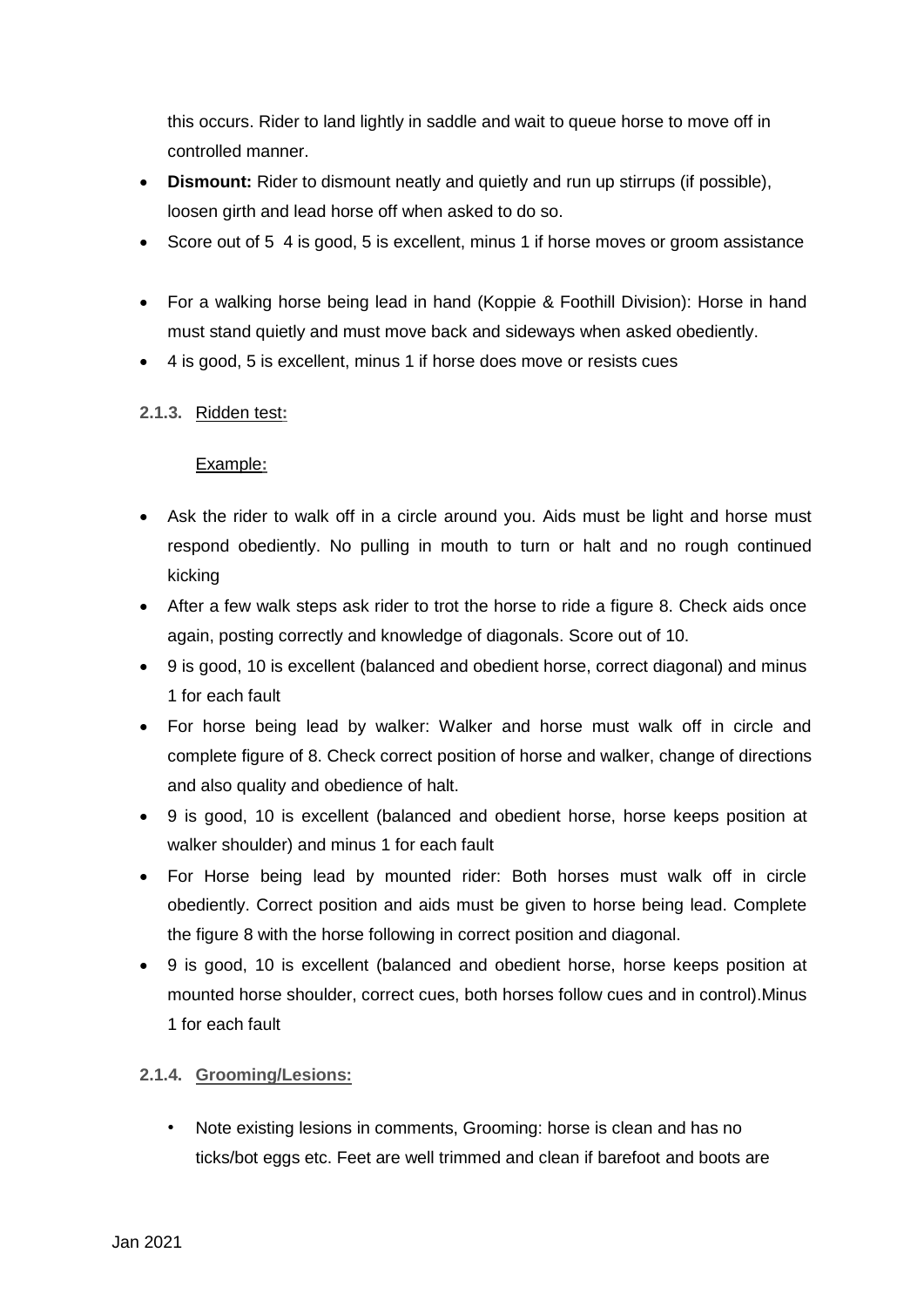correctly fitted if used (hoof boots and protective boots), correctly shod and clean if in shoes. Horse and handler stand still for presentation and allow feet to be picked up and various body parts to be touched. Score out of 5

• 5 no lesions and horse well groomed, 4 existing lesions and not clean

# <span id="page-5-0"></span>**2.2. Trail Equitation (5 points total for each leg of ride)**

- You will position yourself on the trail where you can see the horse and rider negotiating the "obstacle" clearly and where you are visible so as to not spook the horse.
- An obstacle could be a decline or incline, a water crossing, mud patch, clear smooth path or water point, or twists and turns in trail. The primary concern of proper equitation is to make the horse's job of carrying a rider over long distances as efficient as possible. The key is to ride balanced and light in the saddle at the walk, trot and canter. A vertical line should pass through your centre of gravity and continue through your foot. Ideally, if the horse was too disappear from under you, you would land upright, on your feet. Leg contact with the horse should support you without tension or stiffness. If you are riding light, you will appear to be almost floating with the horse. Use your legs and ankles as shock absorbers. Don't sacrifice proper support from the lower legs by bracing them out to the side.
- Use common sense when it comes to trail safety and courtesy. When approaching a water stop, don't crowd in, wait your turn unless the other rider(s) say it's okay. On the other hand, if you're the one watering your horse, don't prolong your time and crowd others out. If you want your horse to drink more, move away and come back in a few minutes. Some horses will stop drinking if crowded by a strange horse or if a horse ahead leaves.
- Don't dip your sponge directly in a water trough. Carry a collapsible bucket or a container to fill with water then move your horse away from the trough to sponge.
- At any trail "obstacle," judged or not, wait for the horse behind you to complete it before you move off down the trail. Otherwise the second horse might get in a hurry to "catch up with the herd."
- Always let the person you're passing know that you are coming and on which side you will pass. Do not do an extended trot or canter past a horse that is walking or you might over excite it. Wait until you're well past to pick up your pace again. Always look back to check to be sure the horse you passed is not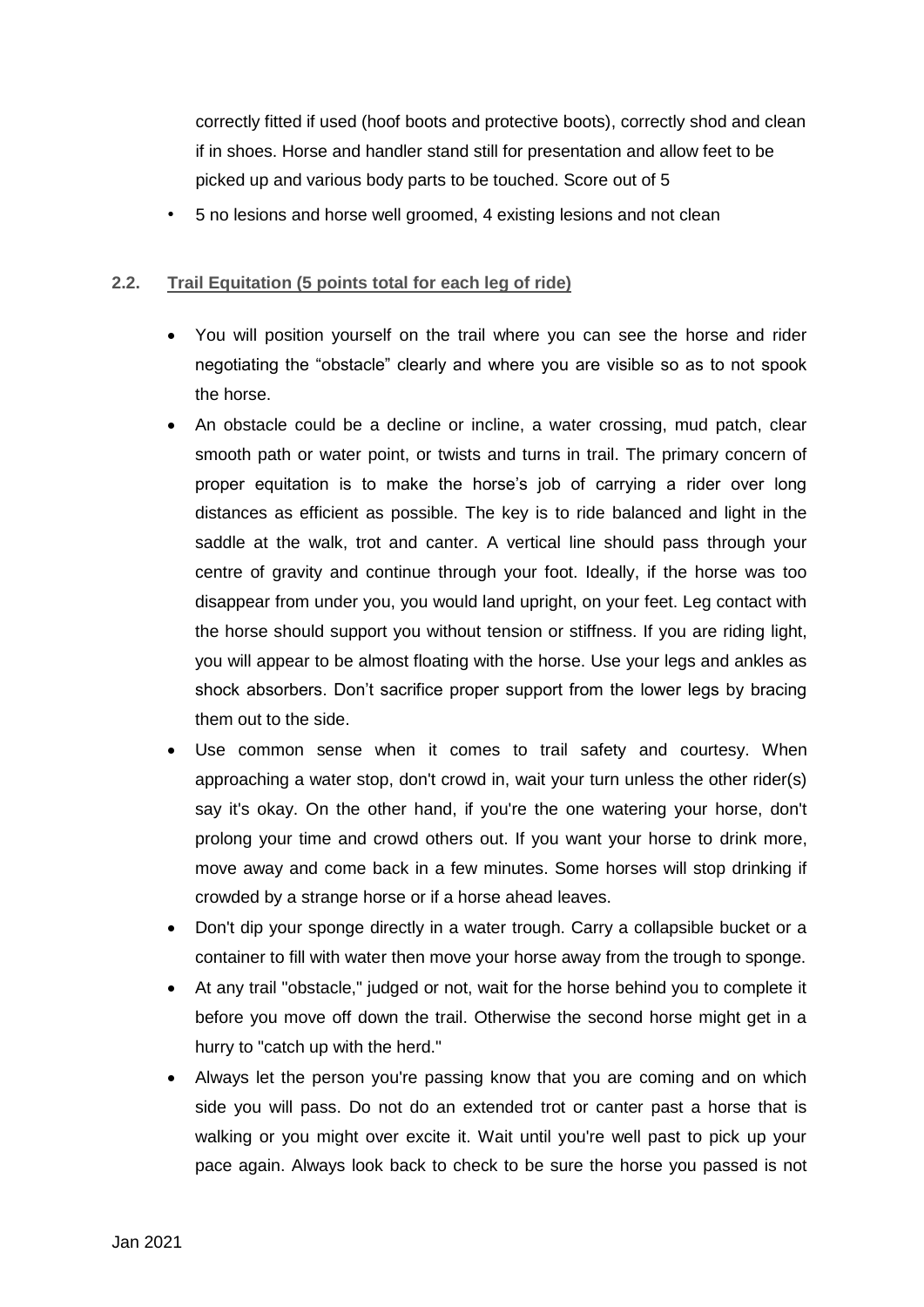throwing a fit because you're leaving. Finally, if you need to pass another horse because your horse is faster paced, do not just pass by one horse length. Pass the horse and rider and get going down the trail. Riders will appreciate it if you get out of sight after you pass.

- If your horse is particularly slow, find a place to pull off the trail and let others by. Sometimes this may take a while, but let people behind you know that you'll pullover as soon as you can.
- When going through a gate, the first rider usually opens it and holds it for the others. After they have all passed through, they should wait until the gate is closed and the rider who opened the gate resumes his place in front. Occasionally, one rider will open the gate and ask the last rider in the group to close it. This is fine as long as you know the message was heard and the gate will be closed.
- Above all, be safe. If you are asked to do something that you don't think you or your horse are ready for, just tell the judge that you'll pass on that observation.
- 5 is excellent with a good seat and aids and horse obedient. 4 is good and you completed the obstacle as expected. Minus 1 for horse disobedience or rider having to dismount etc.
- If you are in satisfactory health, you should consider some type of exercise other than riding to improve your own fitness, because when you become fatigued you will not ride as well. Someone who is off balance or tense from pain will adversely affect the performance of the horse, causing him to tighten or twist his back, or compensate in other ways. This added effort accelerates fatigue and increases the likelihood of injury. Aside from developing your overall fitness, cross-training can also acquaint you with how it feels to work hard physically. It gives you a much better empathy with your horse when you are both undergoing the same remodelling. Lack of time is no excuse because you can walk or run alongside your horse as you warm him up every day. However, just as with the horse, your exercise program should be carefully constructed and implemented. Consult a knowledgeable person to help you get started with a schedule appropriate to your present state of fitness.

#### <span id="page-6-0"></span>**2.2.1. Going Up and Down Hills**

 Sometime during every ride, you will be faced with doing a judged climb or descent. Regardless of whether it is a mountain side or a creek bank, the judges will be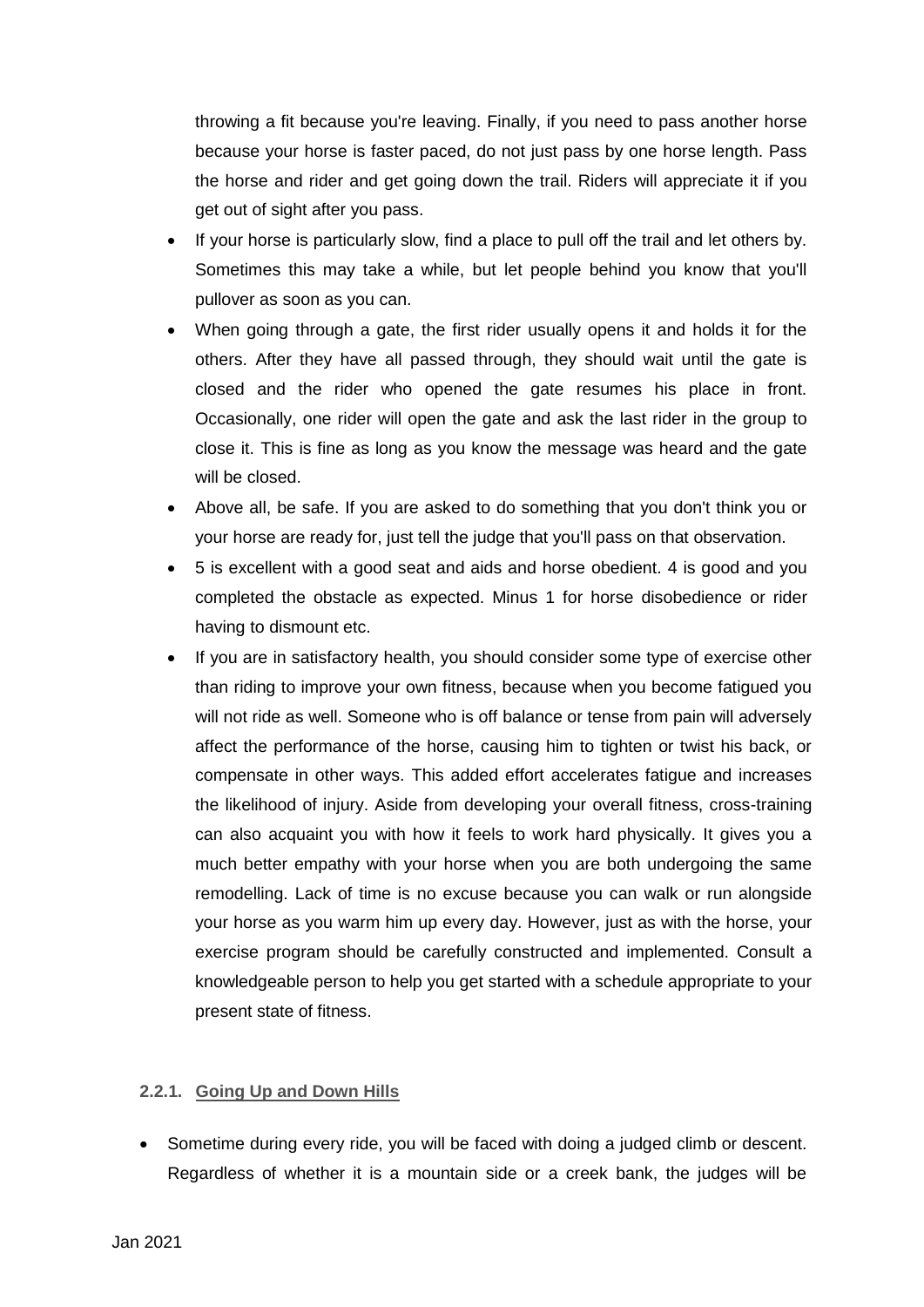looking for the same things. The horse's job is fairly simple. He should do the slope with calm deliberation at a slow pace, carefully placing his feet and going straight up or down the trail when asked. The judge will usually fault the horse for "crabbing" sideways going down, rushing, crowding another horse, excessive nervousness, and head tossing.

- For the rider, the ascents and descents present a multitude of ways to shine. Going up hills, there is a "window" of good upper body position. If you lean too far back or are too far forward over the neck, you will make the horse's job more difficult. If you are too far out of the saddle, you sacrifice stability and safety. You should fold slightly forward from the hips in an amount appropriate for the slope of the hill and the speed of the horse. Support yourself by rolling up onto your inner thighs so you can have your seat lightly off the saddle to make it easier for the horse to get its rear legs under him for upward push. It is all right to take a handful of mane to steady yourself as long as it doesn't interfere with the rein control. The reins should be short enough to guide your horse easily, but long enough that he can get his head down for balance on the climb. Maintain your form and control to the top of the hill. It takes muscles and coordination that come only with practice. The judge will interpret how well you're moving with your horse.
- Maintain your balance going down hills. Don't lean back; this makes it harder for the horse to use his hindquarters to brake himself. Don't grab the back of the saddle to stabilize yourself. Doing so puts you off balance and twists you in the saddle. One of the most common faults is "body sway" which is the rolling of your upper body from side to side as the horse descends. This not only makes it very difficult for the horse to stay in balance, it can cause saddle rubs.
- Whenever you have an uphill/downhill combination obstacle, the judge is probably watching your transition. If you are balanced and moving as one with you horse, you should not get thrown off-balance or put behind the action of the horse as he makes the transition. If possible, take a moment in the middle to collect yourself and gather up your horse. Make sure you allow the horse ahead of you enough time to clear the obstacle before proceeding. Don't expect instant perfection; this requires excellent muscle control for both horse and rider. As with any other obstacle, you will be penalized for crowding another rider.
- Marks are deducted for obvious faults like incorrect seat position, rough hard hands, out of control and fighting horse in faster work, rough handling (kicking , shouting or rough hands while trying to cross water or mud), rushing up to a water point unsafely, not allowing horse to drink, tail gating other riders, any dangerous or unsafe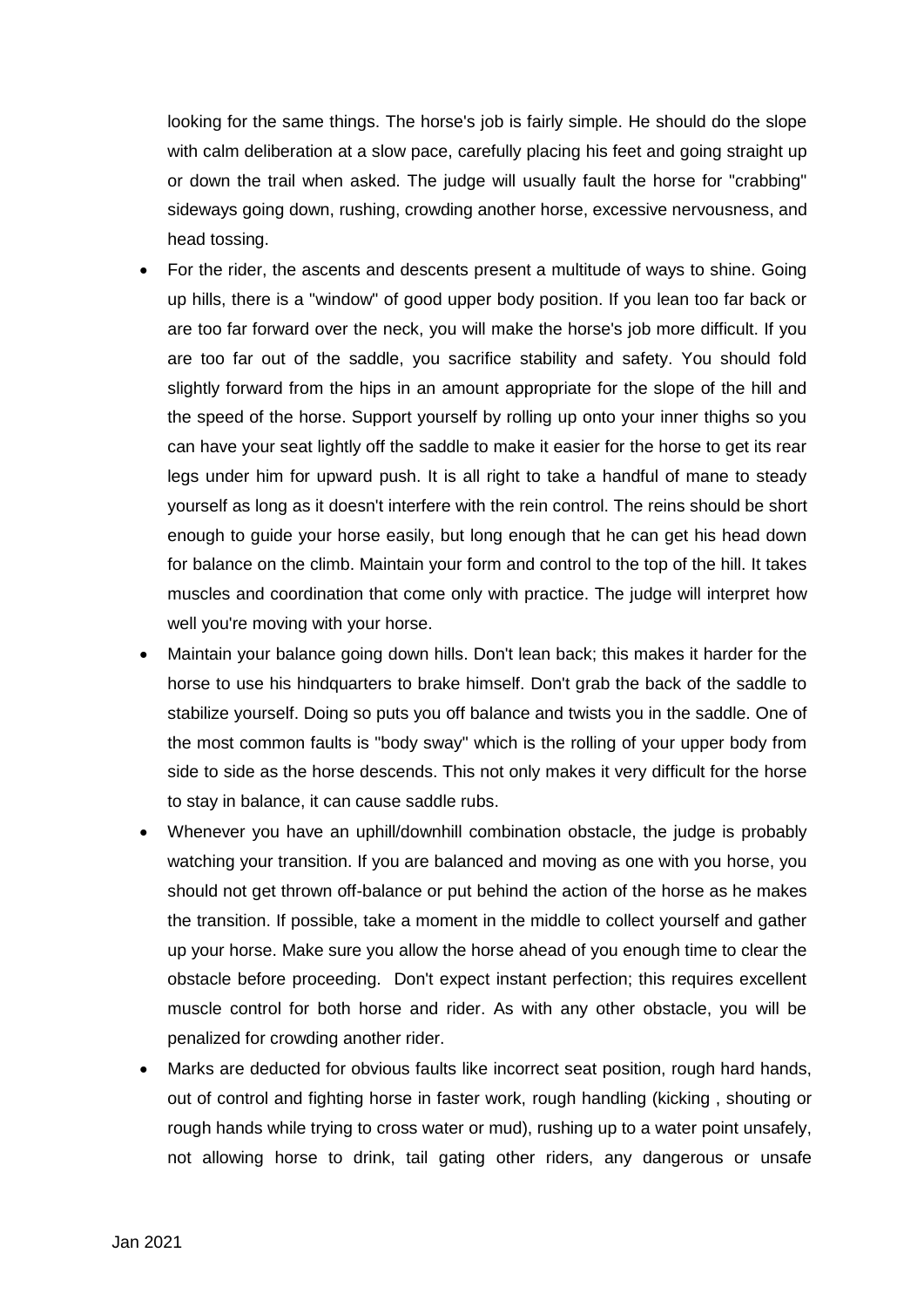behaviour etc. 1 mark will be deducted for dismounting and leading horse quietly through or around an obstacle if it refuses.

 Default score is 4 on each leg of the ride ad lower score will be marked if any of the above obvious faults are observed. Always comment on scoring sheet what caused the deduction of marks in order to discuss with rider after prize giving if necessary. Make comments clear, concise and educational and not judgemental.

## <span id="page-8-0"></span>**2.3. Stabling/Containment: (5 points total)**

- This score is done during the evening before or after the ride(preferable), or during the day between legs of the ride (rest periods)
- Check the size and cleanliness and position of paddock etc. Does the horse have a comfortable space to eat and sleep lying down if necessary? Is there shade? Is there water and forage available in safe spots? Is the paddock clean? Examples: water bucket not knocked over, full and enough water available, good quality forage available where the horse can safely access it? Is the horse blanketed if clipped or cold? Score out of 5. Make concise comments if scored down. If situation is unsafe or no food or water etc. discuss with rider or grooms if available or call Ride organisers to trace responsible person to immediately handle the situation.
- 4 is good, 5 is for any extra care taken( gazebo, bedding etc.) Minus 1 for each fault observed

#### <span id="page-8-1"></span>**2.4. Horsemanship Judging – Final In Hand (5 points total)**

- This judging will take place after the final vetting at the end of the ride, within on hour of being been passed by the Vets.
- Scoring will be based on the following criteria: Horse should stand quietly and willingly accept examination of feet and body, horse should be clean (no sweat marks etc.) and well groomed with clean feet, no rubs or lesions from boots etc., Horse should lead easily on a free rein, handler should follow correct guidelines for safety while leading and handling horse, handler should be courteous to all officials, volunteers and peers, no new lesions from tack, bit etc.

Check body condition on vet card – if vet has marked the body condition scoring low they will refer the rider to yourself. Please assist rider to understand the body condition scoring and how to influence it: Feed (24h access to good quality forage like teff, eragrostis or good grazing), balancer and minerals, the concentrate used with minimum sugar and good fat content (slow heating and slow release energy), salt, advantages of oils and flax seed. Good quality work to build muscles slowly and correctly, rest periods etc.) Condition should not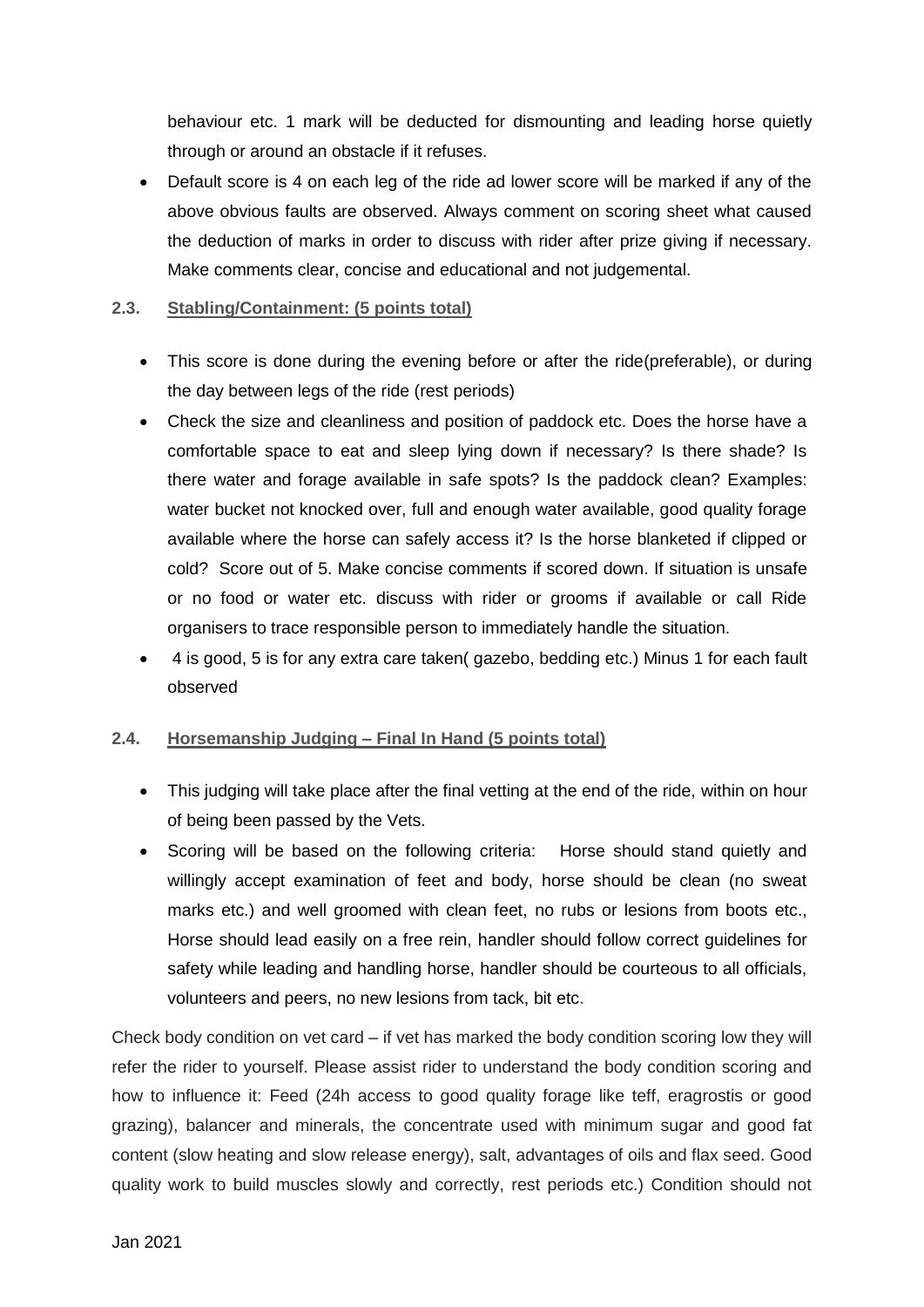have declined by a full score after a ride. Score of 4 is good and horse stands quietly and is clean, has not lost condition and rider handles horse safely. Score of 5 is excellent and horse looks like it has no worked at all.Body condition scoring is based on Breed and body type.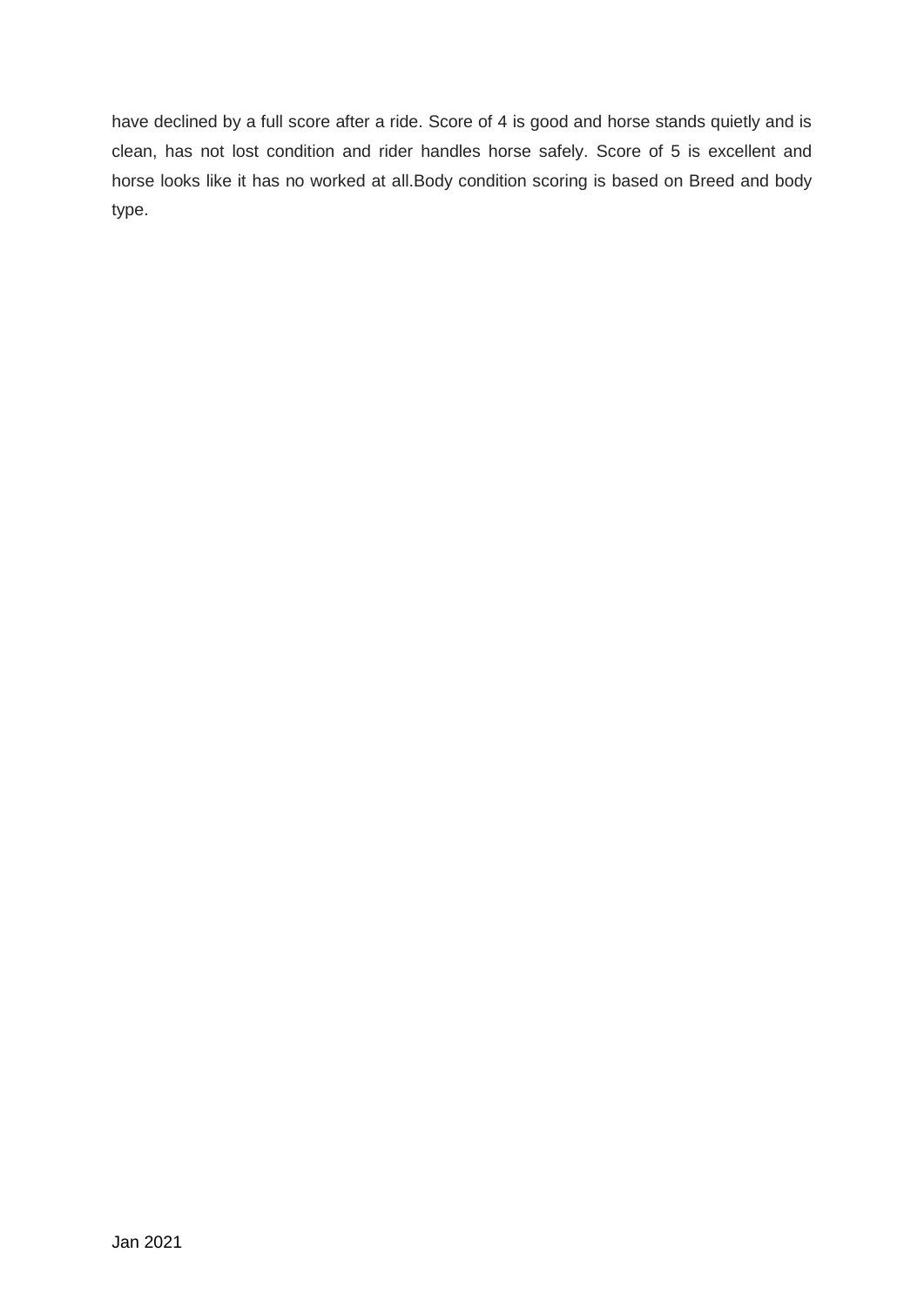Animal extremely emaciated; spine, ribs, tailhead, points of hip and buttock projecting prominently; bone structure of withers, shoulders, and neck easily noticeable; no fatty tissue can be felt.

#### Fat

Poor

Crease down back; difficult to feel ribs; fat around tailhead very soft; area along withers filled with fat; area behind shoulders filled with fat; noticeable thickening of neck; fat deposited along inner thighs.

i.

# **Fleshy**

**2 minute** 

May have crease down back; individual ribs can be felt, but noticeable filling between ribs with fat; fat around tailhead soft; fat deposited along withers, behind shoulders, and along neck.



# **Moderately Thin**

Slight ridge along back; faint outline of ribs discernable: tailhead prominence depends on conformation, fat can be felt around it; points of hip not discernable; withers, shoulders, and neck not obviously thin.

3 points

4 points

# **Aoderately Fleshy**

lay have slight crease down back; fat over ribs eshy/spongy; fat around tailhead soft; fat beginning be deposited along sides of withers, ehind shoulders, and along sides of neck.

#### Moderate

Back is flat (no crease or ridge); ribs not visually listinguishable but easily felt; fat around tailhead beginning to feel spongy; withers appear rounded over spine; shoulders and neck blend smoothly into body.

5 points





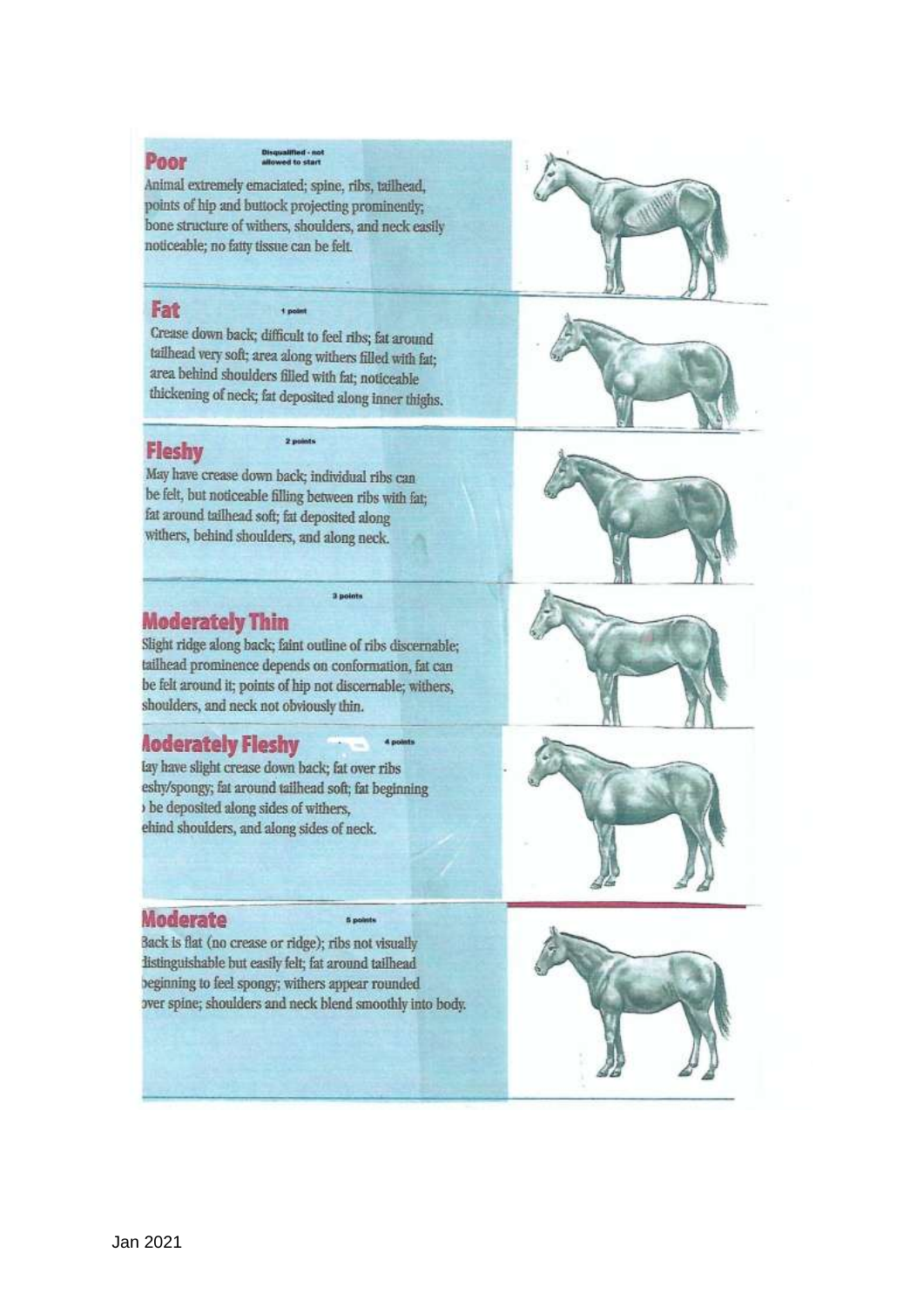# <span id="page-11-0"></span>**3. Tack fitment and general guidelines**

The following will serve as a general guide to tack and fitment judges may encounter at DRASA events.

# <span id="page-11-1"></span>**4. English Tack**

# <span id="page-11-2"></span>**4.1. English Saddlery.**

English bridles are based on the same type although there are a great variety of bridles providing poll relief etc. These all consist of the following, Poll piece, Brow band, Throat latch and Cheek straps and reins. An additional noseband would complete the English bridle.

#### <span id="page-11-3"></span>**4.2. Bridle Fit Information**

If your bridle is correctly sized for your horse, adjusted properly, and kept clean and conditioned, it will function properly as an aid to your riding. It will also be comfortable for your horse to wear next to the sensitive areas of his head.

# **1. Adjust the cheek pieces and bit height.**

With the bridle on your horse's head and the reins looped over his neck, as shown in the photo, adjust the cheek pieces to achieve the proper bit height. In general, with the cheek pieces appropriately buckled and the bit correctly sized, you should see one to two soft wrinkles appearing at the corners of your horse's lips as a starting point for adjusting the bit height. (For a Pelham or Kimblewicke bit, you will only want to see one soft wrinkle at the corner of the lips.)

#### **2. Check the browband.**

The browband should rest lightly across your horse's forehead, just about  $1/2$  to 1 inch below the front of his ears. Be sure the browband is long enough so that it does not pull the crownpiece into the back of your horse's ears. Conversely, if it sticks out, forms a gap in front of the horse's forehead or wiggles when the horse moves, then the browband is too long.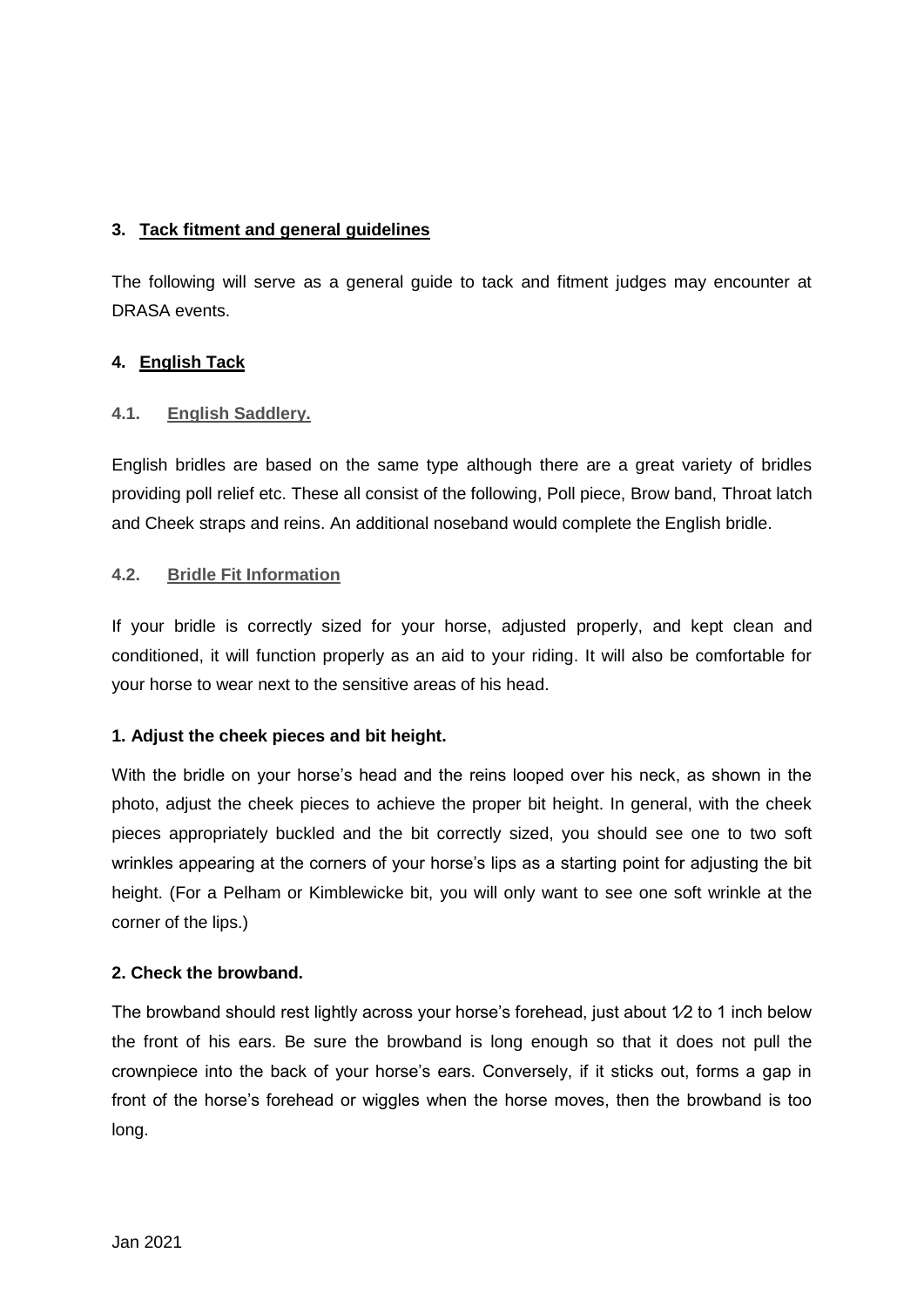**Tip**: Many styles of browbands are available separately. You can swap out your browband any time you'd like a new look for your bridle, or if your horse's bridle fits but you'd like another size browband.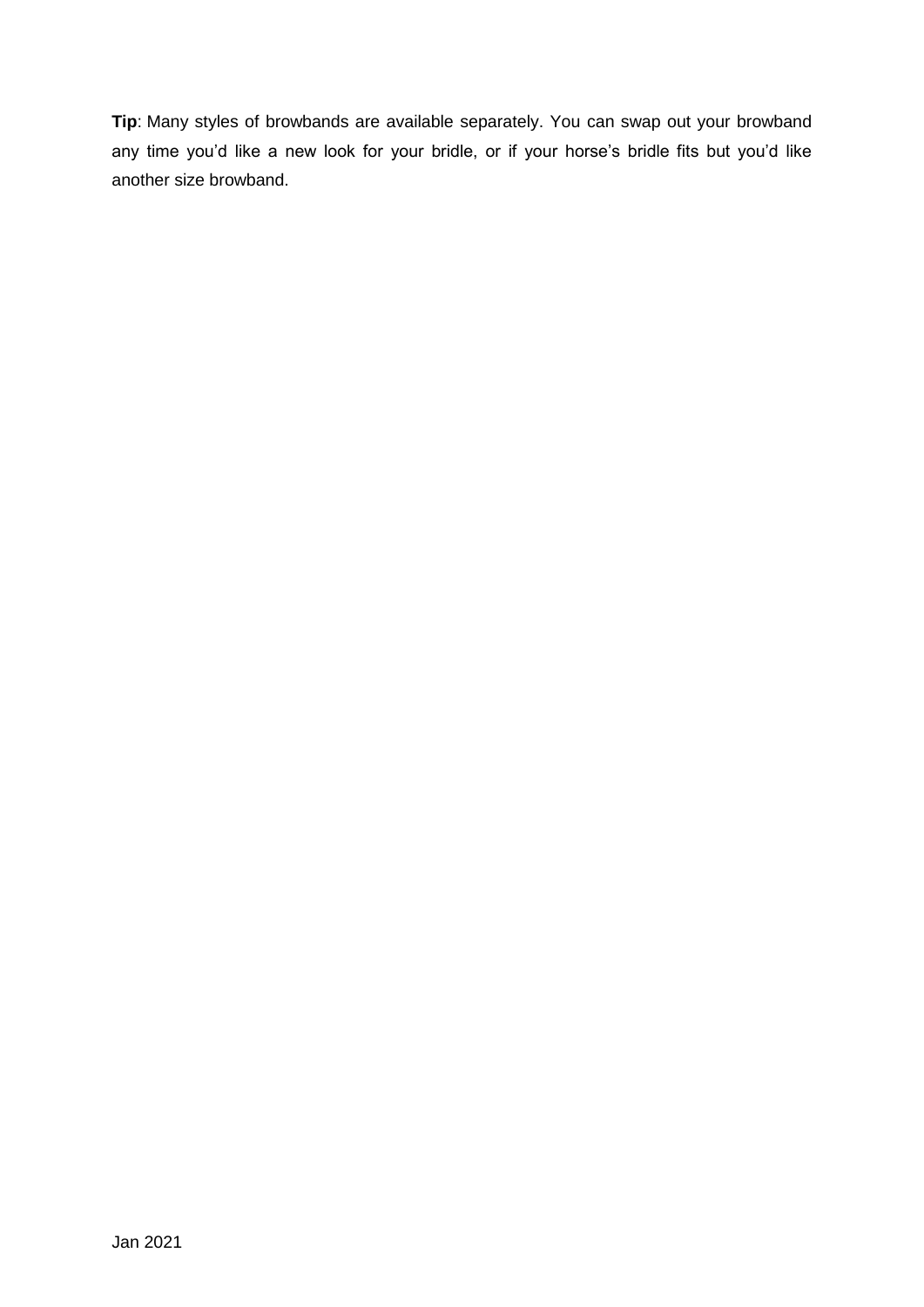# **3. Adjust the noseband.**

Please be aware that Flash or any type of noseband that constrains a horse's breathing or drinking and eating during distance riding is NOT appropriate. Please discuss with rider. It is best not to use these types of nosebands over long distances as it interferes with the horse's ability to breath & drink water.

The placement and fit of the noseband varies very slightly depending on the type used.

- Bits to be discussed in Section 9.
- <span id="page-13-0"></span>**4.3. Types of Nosebands.**

The Cavesson noseband is the most common.

The placement and fit of the noseband varies very slightly depending on the type used. A standard noseband or Cavesson should sit level at a point about 1⁄2 to 1 inch below the horse's cheekbone. As a general guideline, you can use **two** finger's width to measure the space from the bottom of the cheekbone to the top of the noseband.



One finger's width between the end of the horse's cheekbone and the noseband.

Some nosebands come with integrated hangers that adjust on both sides of the horse's face. Buckle the hangers by the horse's cheeks on this type of noseband in the same hole on each side.

If positioned correctly, the noseband will not interfere with the movement of the bit rings, pinch the lips or press on the soft tissue of the horse's nose in such a way as to hamper the horse's breathing. You should be able to place a finger inside the noseband underneath the jaw, and yet it should be fastened snugly enough to prevent flapping during riding.

**Flash Noseband:** The Cavesson part of the noseband should sit just under the cheekbones without pressing on them. The flash attachment will then rest on the nasal bone and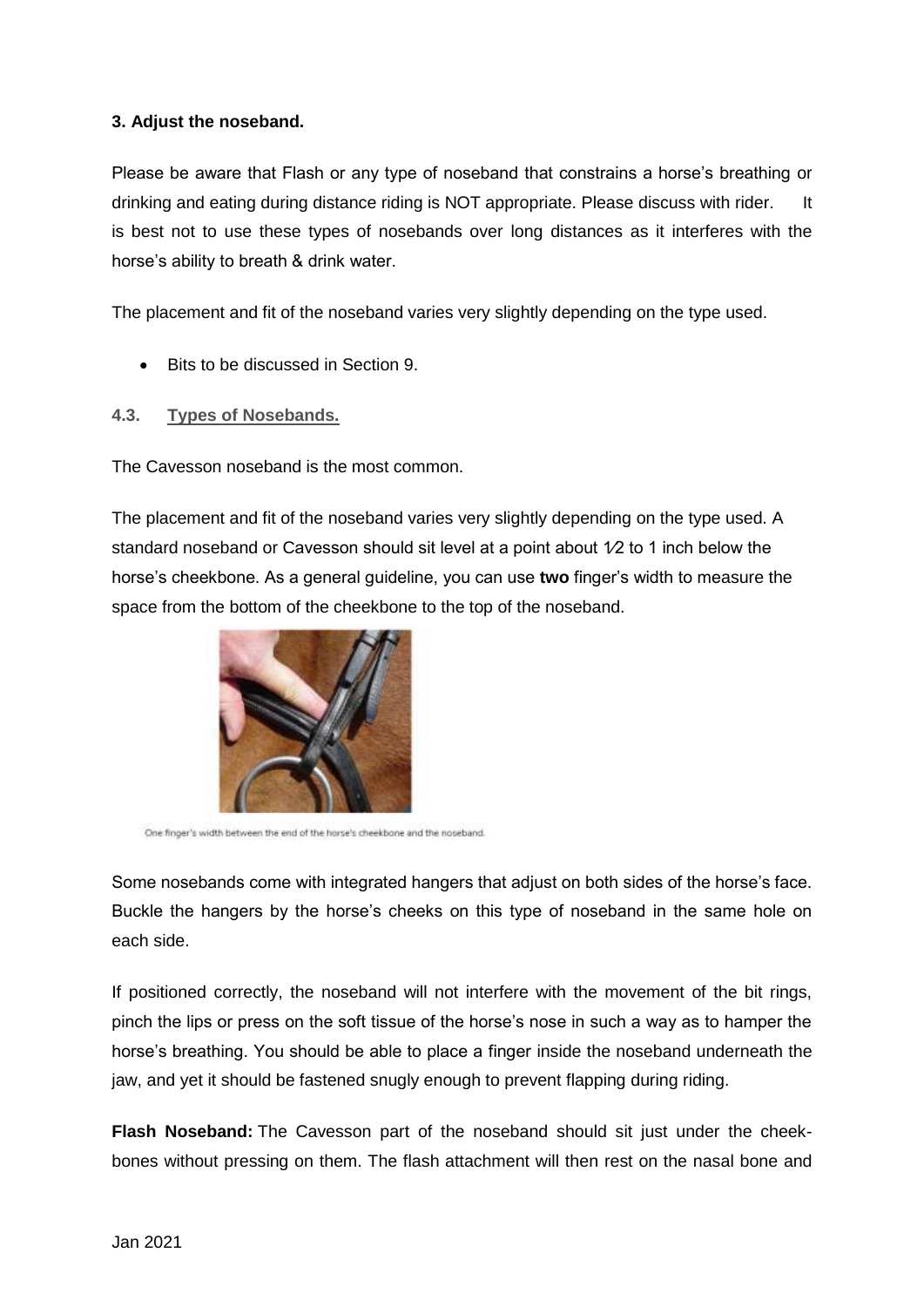will not press on the soft tissue of the horse's nose. The flash should stretch comfortably down over the horse's jaws in front of the bit. Many people position the flash so that the buckle rests near the loop attachment for the flash rather than on the soft tissue near the lips. The keeper for the flash can be positioned so that it does not cause discomfort on the soft tissue as well.

Flash attachment sits on nasal bone. Flash not too tight and placed in front of bit but not where it can compress the nostrils. Flash keepers positioned so as not to pinch horse's lips



*Flash Noseband*



*Crank or Jawband Noseband*

*Crank or Jawband Noseband:* The Cavesson part of the noseband should sit just under the cheekbones without pressing on them. The buckle of this type of noseband is padded and designed to be tightened as needed by the requirements of the horse. The buckling system allows tightening with even pressure on both sides of the noseband. If the jawband has a flash attached, then it should be fastened as described for a flash noseband. Care should be taken when tightening this noseband as it is very easy to make it too tight.

*Grackle or Figure eight Noseband:* The straps of this type of noseband need to be adjusted properly to be effective and to avoid hampering the horse's breathing. The padded disk should rest on the nasal bone so that the straps cross over this bone. The lower strap stretches down over the horse's jaw in front of the bit. The upper strap may be positioned just under the cheekbones or on top of the cheekbones, depending on both the type of Figure 8 used and rider preference. Generally, if the straps of the Figure 8 attach to metal rings, many riders position the rings on top of the cheekbones so that this hardware does not press against the end of the horse's cheekbone.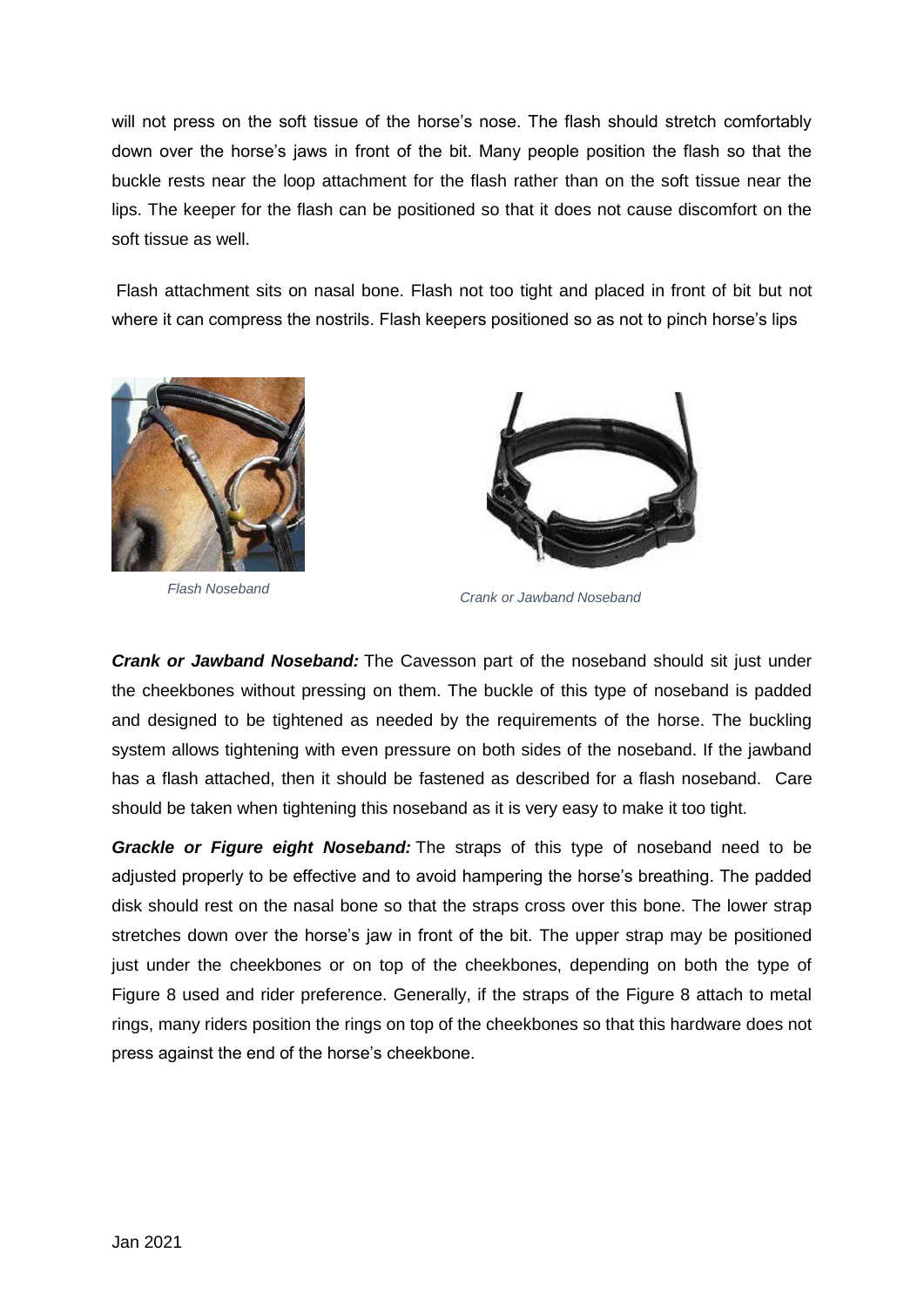



*Grackle Noseband Figure Eight Noseband*

Metal rings are positioned on top of the cheekbones. If positioned at the end of the cheekbone, the metal ring might press uncomfortably against it. If the Figure 8 does not use metal rings, but rather has adjustable leather slides, many riders position the upper strap just under the horse's cheekbone. A Figure 8 noseband that does not have metal rings can be adjusted below the cheekbones.

*Drop Noseband:* The nosepiece of this type of noseband should sit on the bony part of the nose, about four finger's width above the nostrils. The rings attached to the chin strap portions of the noseband should not come in contact with the bit. The chin strap should stretch down in front of the bit and be buckled under the jaw only snug enough that you can slip two fingers between it and the jaw bones. Take special care to be sure this type of noseband won't affect the horse's breathing after it is buckled into place.



*Drop Noseband*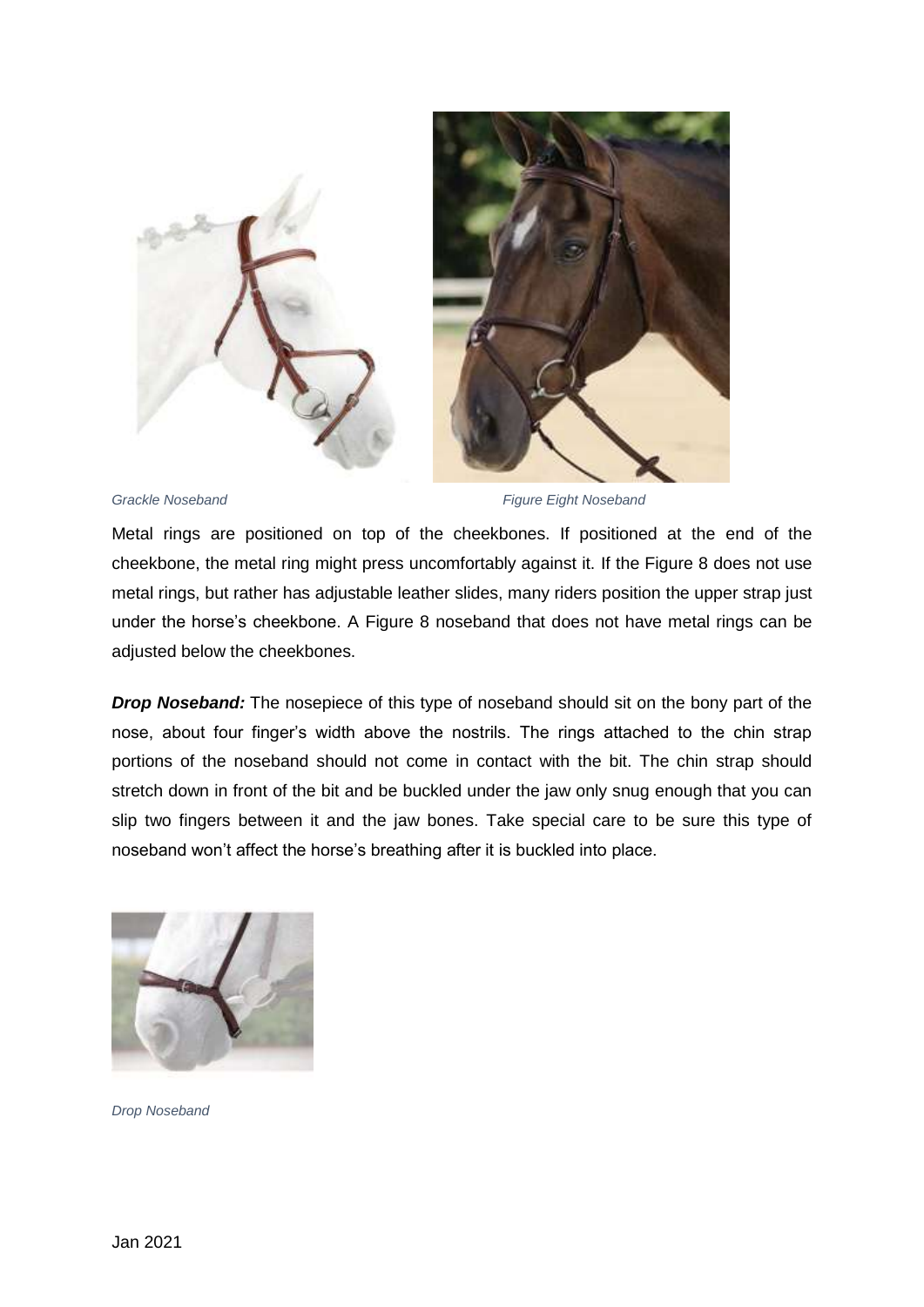# <span id="page-16-0"></span>**5. Martingales**

**Martingales** consist of mainly two types, with some variations. The running Martingale and the Standing Martingale.

# <span id="page-16-1"></span>**5.1. Running Martingale fit**

To fit a running martingale correctly, place the **neck strap** around the horse's neck so that you can fit a hand's width comfortably between the strap and the horse. Put the saddle on the horse, pass the girth through the loop in the martingale and do up the girth.

With the girth tightened up adjust the length of the martingale - the rings should reach the horse's withers. If this length is made too short the martingale will come into action when it is not needed. Pass the reins of the bridle through the rings of the martingale. Be sure to have rein stops on the reins and that martingale is not so long it could get caught in a horse's legs while moving or if head down



*Running martingale fitted with rein stoppers Action of Standing Martingale*

#### <span id="page-16-2"></span>**6. Stirrup leathers**

- **Stitching,** this needs to be I good order to prevent a rider's stirrup leather stitching snapping along the trail, with a rider falling and possibly injured.
- Stirrup leathers may be made of ordinary leather, raw-hide or buffalo-hide.
- **Ordinary leather.** When of top quality this is the smartest and most comfortable for normal riding, but it can break under extreme pressure.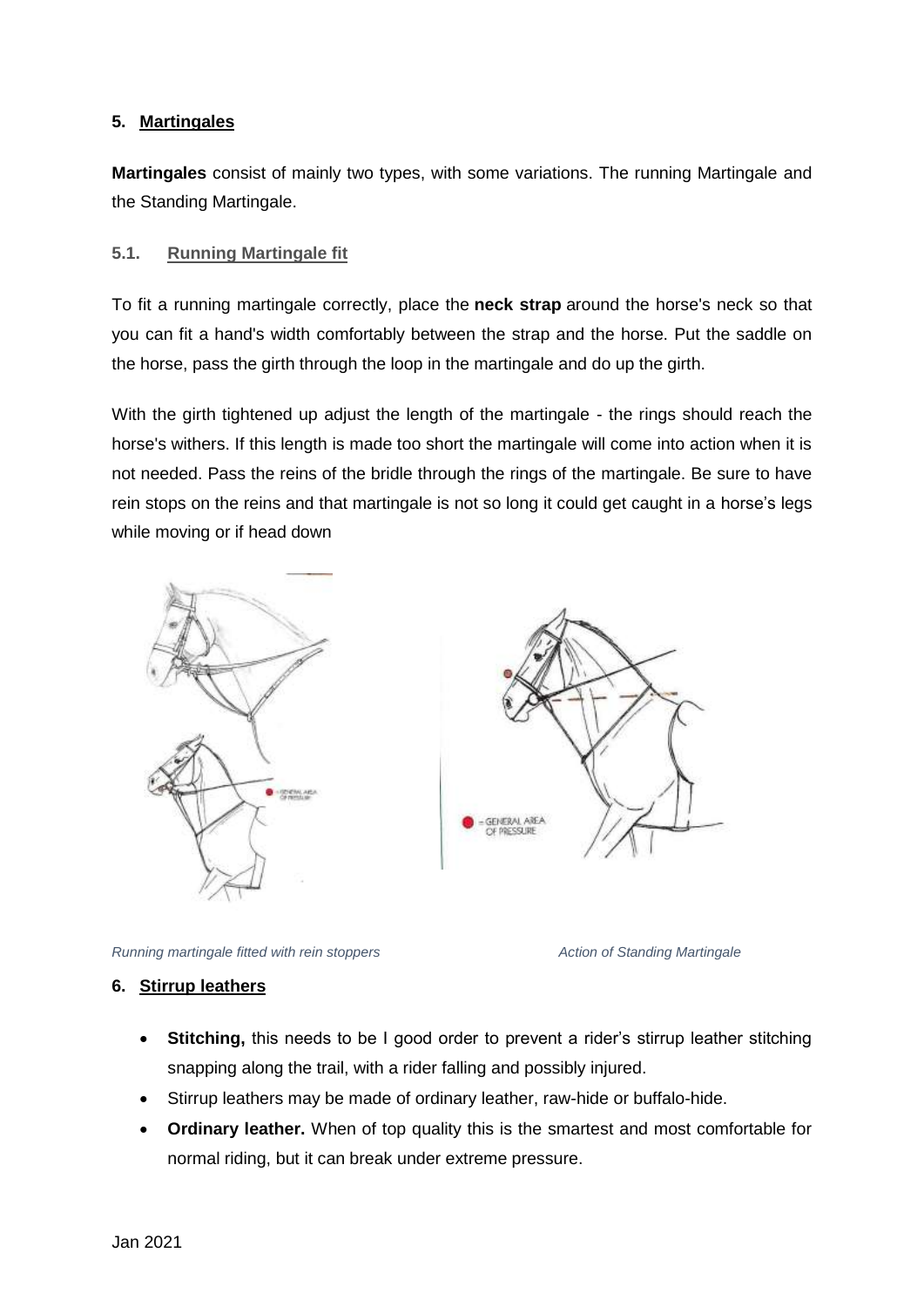- **Rawhide.** Virtually unbreakable and strongly recommended for cross country riding. Some types are rather thick and clumsy. Those made for racing are finer.
- **Buffalo hide.** Also virtually unbreakable, but being reddish in colour, least attractive, especially as it will never tone down. It stretches more than other leathers.
- **Synthetic** There are numerous synthetic makes and brands on the market. Though it does not stretch, not all are as durable and attractive as leather.

# <span id="page-17-0"></span>**6.1. Standing Martingale fit**

The Standing Martingale is a practically ubiquitous piece of equipment on the Polo and Polocrosse fields, yet all too often it is adjusted too short or too long.

The Standing Martingale is not meant to hold your horse's head down. It should be slack when your horse's head is carried in a relaxed position, and only come into play when the head is raised too high.

Using an overly short martingale will do nothing but restrict your horse's freedom while riding and make it more difficult for him to balance himself at other times.

A martingale that is too long is a far less serious fault, though not without consequences. It is less likely to come into play when you need it, and might even distract your horse by swinging around. If it is very long, one would also be worried about potentially catching a leg in it while jumping.

To determine whether your martingale is the correct length, attach it while your horse is standing relaxed. Lift the strap (the one that runs from the Cavesson to the chest) up as far as it will go. If it does not lift up at all, it's far too tight.



*Too tight Correctly fitted Correctly fitted*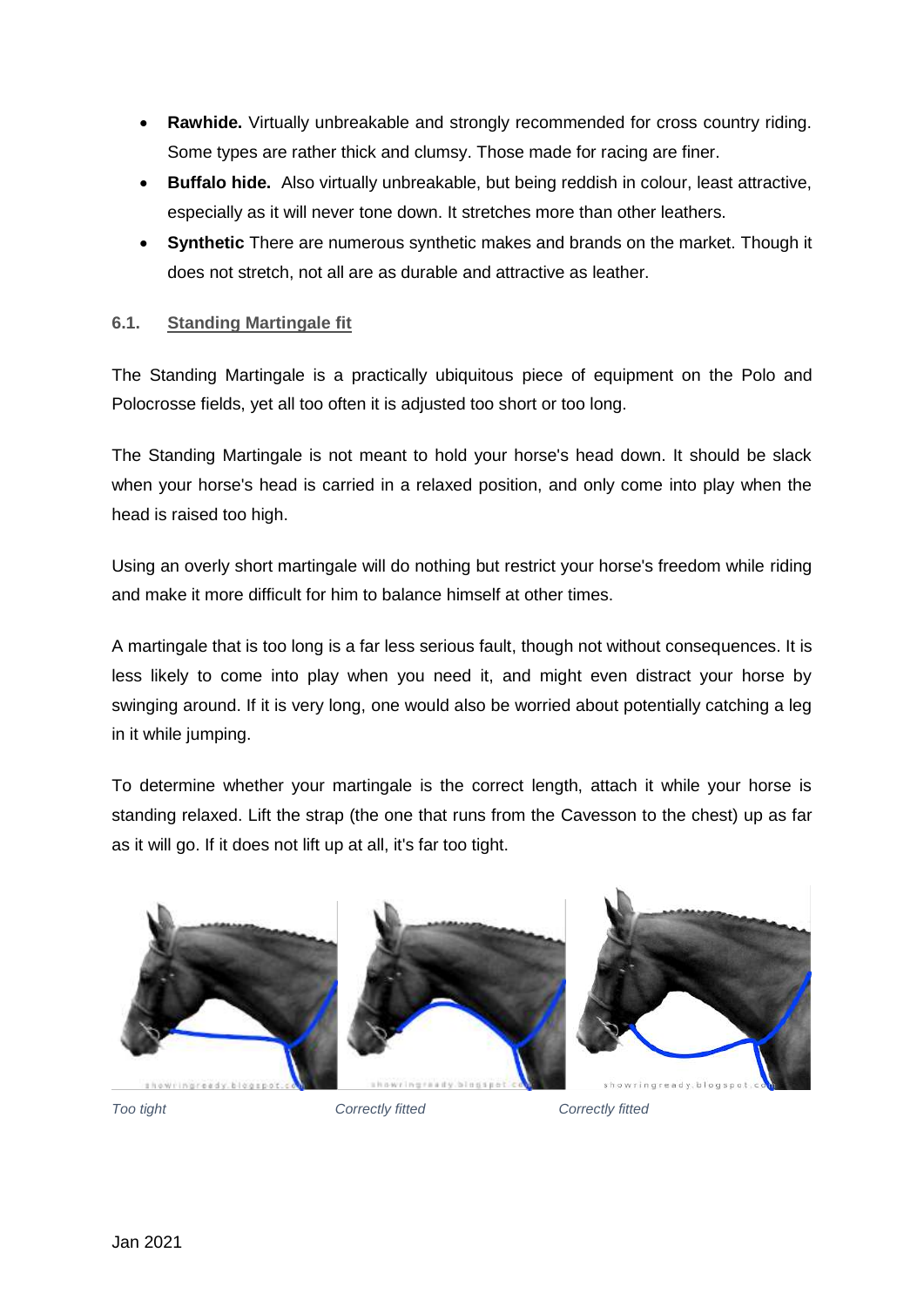If it lifts up to the throatlatch, it should be just right. When you let go of the strap, there should be some slack in it with the horse standing comfortably.

If it lifts up further than the throatlatch, it's probably too long.

# <span id="page-18-0"></span>**7. Breastplate/ Breast Collar Fit**

Breastplates (also known as breast collars) are essential items of tack for a horse whose body shape encourages saddles to slip and slide. But an improperly fitted breastplate is not likely to help and may even make matters worse.



*Correct fitting Breastplate*

To check the fit of a breastplate, first see if it is sitting in the correct position across the horse's chest. Single-strap models cross above the point of the shoulder, but they do not rest so high that a horse had trouble lowering or stretching his neck. On a Y-shaped breastplate, the centre of the Y will sit slightly above the centre point of the chest. Next, slip your hand between the straps and the horse at various locations. Ideally, there will be enough room for your fist, but not much more. A properly fitted elastic breastplate will be a bit more snug but will not have any "stretch" when the horse is standing still. If the breastplate has a strap that crosses over the withers or neck, pull straight up on it. It should easily rise three or four inches above the horse. Finally, check any straps that lead to the girth. Ideally, these will hang two or three inches below the skin, but not much more.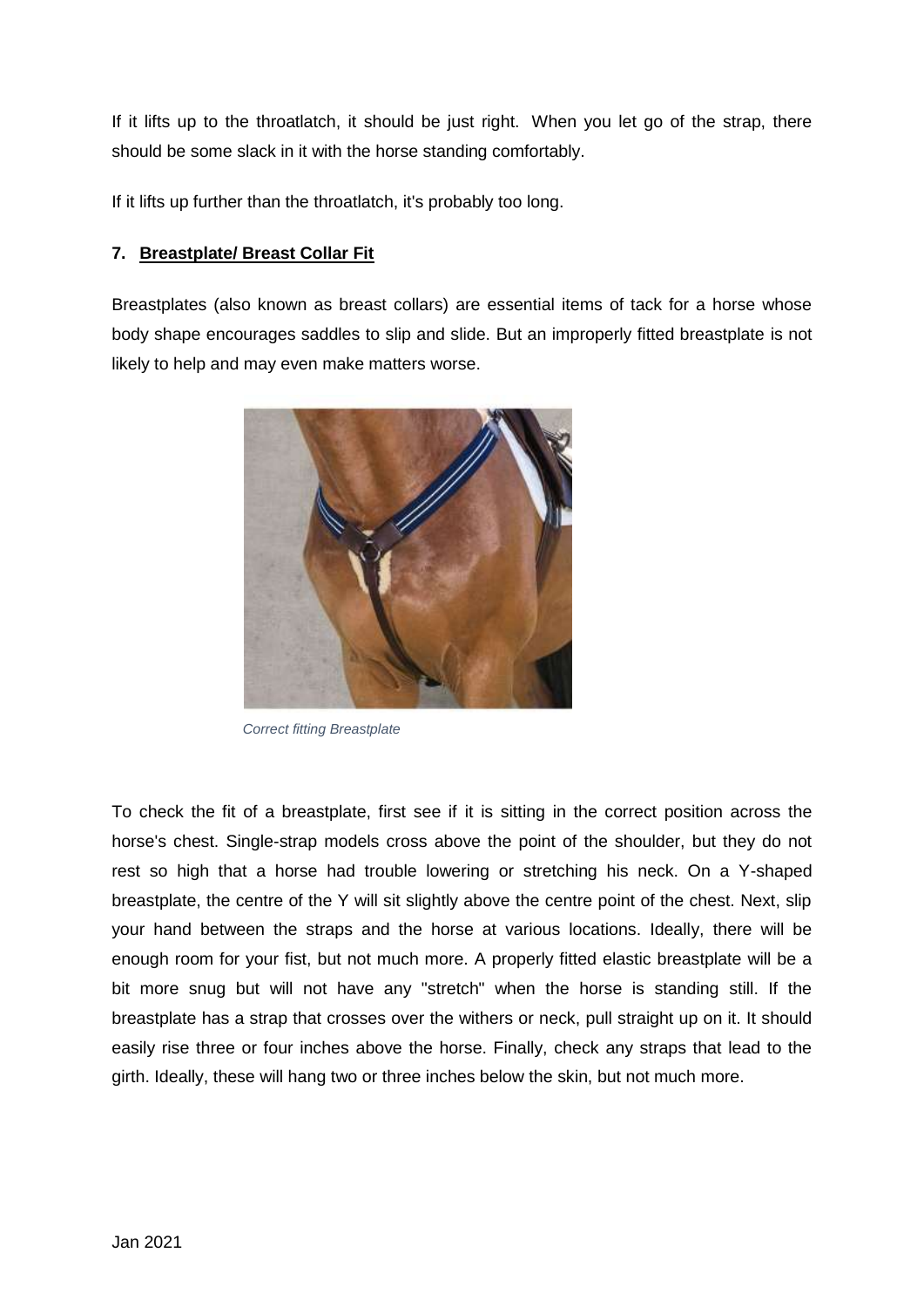# <span id="page-19-0"></span>**8. Bitless Bridles and Hackamores**

Bitless bridles are becoming more and more popular. They work by applying pressure to the nose, jaw and poll, but not the mouth. It is a great option for horses that are not comfortable with a bit in their mouths or have a mouth injury and for training young horses.

#### <span id="page-19-1"></span>**8.1. The Hackamore**

The [hackamore](http://www.tackandtuck.co.za/products/bits/hackamore) is the first "bitless" bridle that comes to mind.



**Hackamore and action thereof:** Similar to a bit, the hackamore can be soft or harsh, depending on the rider's hands. It is untrue to say that a hackamore is gentler than a bit. The face of a horse is very sensitive and made of many nerve endings. Incorrect use of a hackamore can result in pain and swelling on the nose and jaw. If not fitted correctly and combined with hard hands, it can damage the cartilage of the nose and even break the fine bones protecting the nasal passages.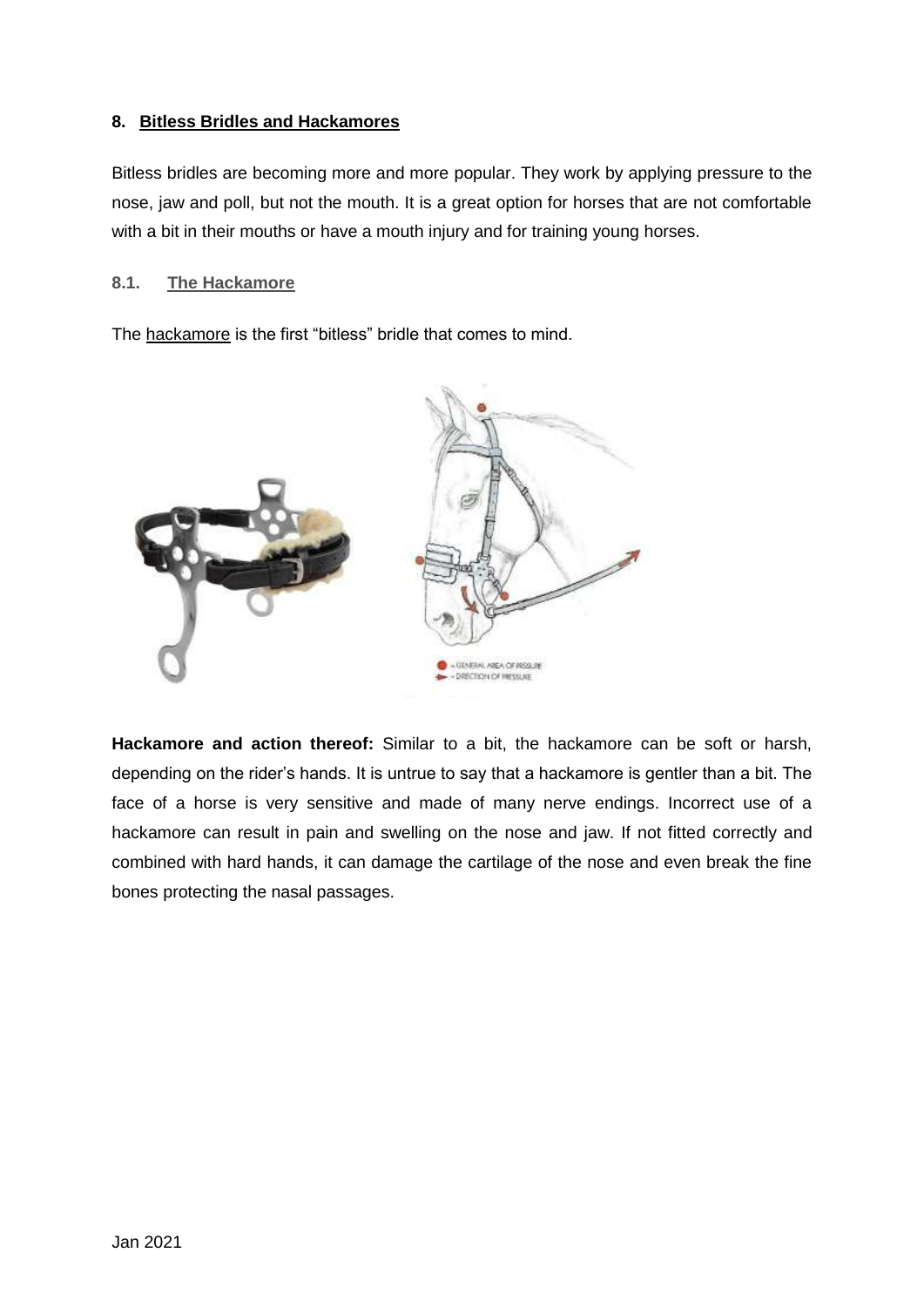#### <span id="page-20-0"></span>**8.2. The Crossover**

The crossover bridle or Dr Cook bitless bridle is another popular bitless bridle.



The bridle consists of two straps that cross under the horse's jaw and move independently of each other. Each strap falls naturally against the contours of the horse's jaw without tension. Because the straps move freely they are free to move along with the movement of the jaw. When steering, pressure from one rein encourages a change in direction by pushing on the opposite side of the head. Response is more positive from a "push" of the head than from a pull on the bit. The horse follows the direction of the head which remains upright and turns more naturally. When asking the horse to stop, a gentle squeeze of the rein creates a calming effect which initiates a balancing reflex at the poll and gently stimulates the sensitivity behind the ears along with pressure across the bridge of the nose. With the Dr Cook bitless bridle, the braking is more effective as often with a harsh pull of the bit the horse will generally run from the pain. The horse also does not have an opportunity to grab the bit and so prevent the rider from communicating to the horse.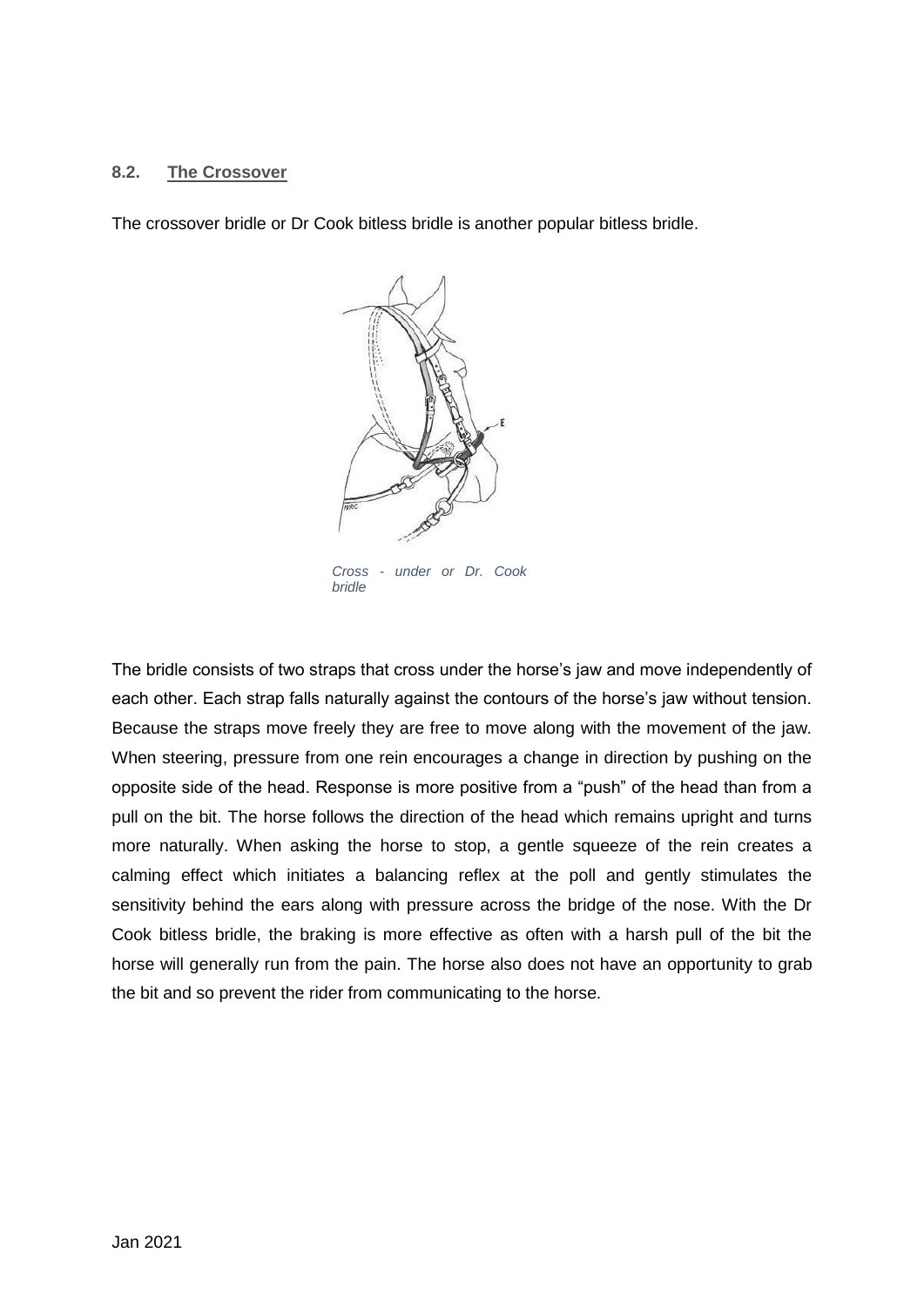# <span id="page-21-0"></span>**8.3. The bitless noseband**



*Bitless Noseband*

This type of bitless bridle works on a tightening of the jaw and nasal cartilage when pressure is applied. A strap of leather passed through two rings on either side of a padded nosepiece. The leather strap has two rings which the reins attach to.

#### <span id="page-21-1"></span>**8.4. The Side pull bitless bridle**



*Side-Pull Bridle*

The side pull bitless bridle has the reins attached to rings on each side of the noseband. Often they have a rope of the nose to allow the rider some directional and stopping ability. Side pull bitless bridles are useful for young horses learning the basics of turning and stopping as well as horse who battles to turn and flex at the poll. They also help with horses who evade the bit by tucking their chins into their chests.